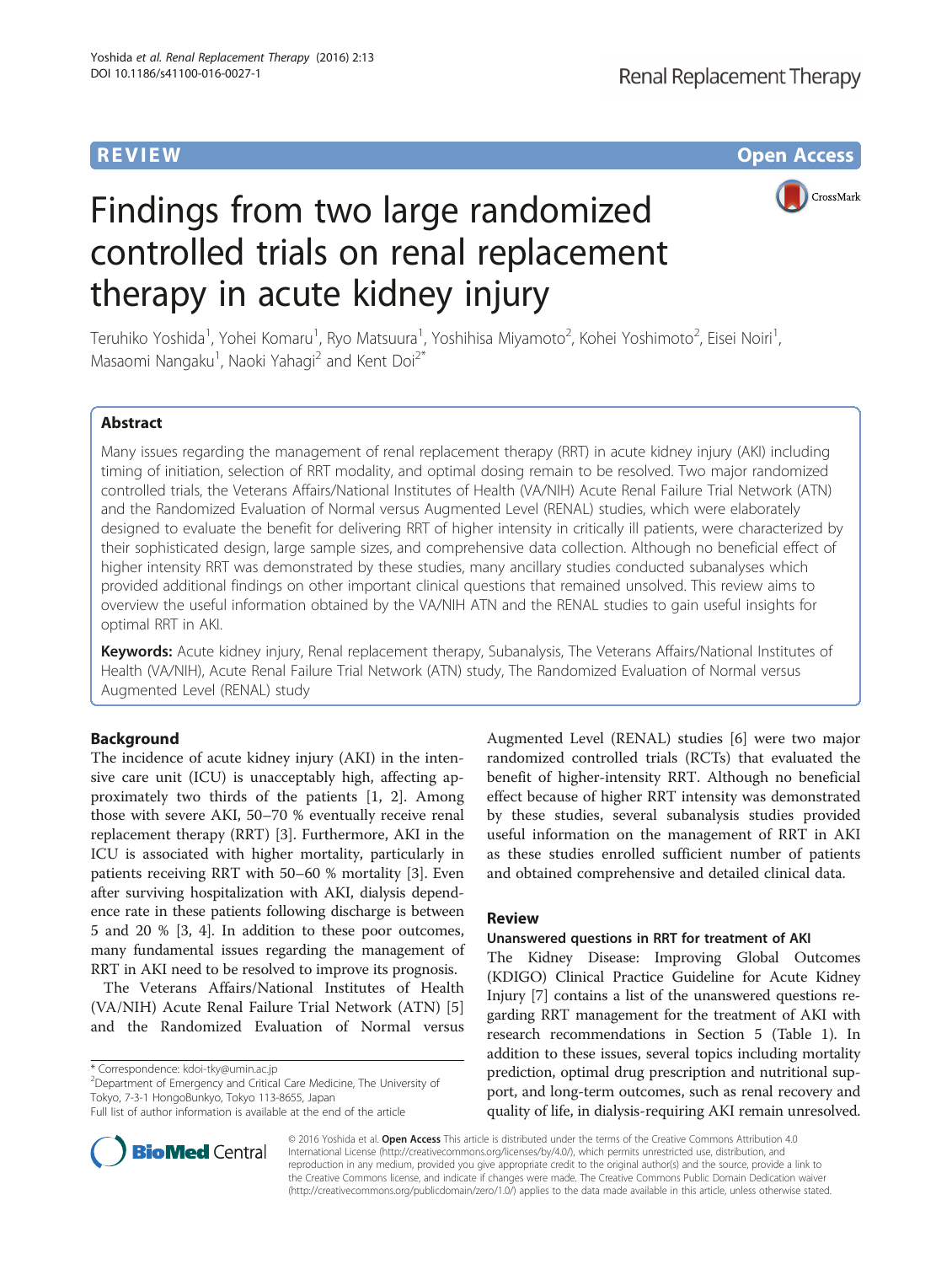<span id="page-1-0"></span>

| <b>Table 1</b> Topics of RRT in AKI described in the KDIGO guidelines |  |
|-----------------------------------------------------------------------|--|
|-----------------------------------------------------------------------|--|

Timing of RRT in AKI Criteria for stopping RRT in AKI Anticoagulation Vascular access for RRT in AKI Dialyzer membranes for RRT in AKI Modality of RRT for patients with AKI

Buffer solutions for RRT in patients with AKI

Dose of RRT in AKI

RRT renal replacement therapy, AKI acute kidney injury, KDIGO Kidney Disease: Improving Global Outcome

Although no RCTs have been conducted to directly address these questions, the subanalysis of large clinical trials may provide useful information (Table 2).

#### Dose of RRT in AKI

Dose of RRT in AKI has been investigated by two major RCTs, the VA/NIH ATN and the RENAL studies.

Table 2 Subanalysis of the VA/NIH ATN and the RENAL studies

KDIGO guideline recommends delivering a Kt/V of 3.9 per week for intermittent RRT or an effluent volume of 20–25 ml/kg/h for continuous renal replacement therapy (CRRT) in AKI based on the findings of these two trials. The VA/NIH ATN study was a multicenter, prospective, randomized, parallel group trial of two strategies for RRT in critically ill patients with AKI conducted at 27 VA and university-affiliated medical centers; 1124 critically ill patients with AKI and failure of at least one non-renal organ or sepsis were randomly assigned to receive either intensive or less intensive RRT. The primary endpoint was death from any cause by day 60. In the group receiving the intensive/less intensive therapy strategy, intermittent hemodialysis (IHD) and sustained low-efficiency dialysis (SLED) were provided three to six times per week, and continuous hemodiafiltration was prescribed to provide a total effluent flow rate of 35 or 20 ml/kg/h. The results showed no significant differences in the rate of death from any cause by day 60, the duration of RRT, the rate of recovery of

| <b>Topics</b>   |                   | Author (year)     | Ref    | Main result                                                                                                                                                                                                                |
|-----------------|-------------------|-------------------|--------|----------------------------------------------------------------------------------------------------------------------------------------------------------------------------------------------------------------------------|
| Dose            | VA/NIH ATN        | Palevsky (2008)   | $[5]$  | No difference in 60-day mortality between the intensive and less intensive groups                                                                                                                                          |
|                 | <b>RENAL</b>      | Bellomo (2009)    | [6]    | No difference in 90-day mortality between the higher and lower intensity groups                                                                                                                                            |
|                 | <b>RENAL</b>      | Bellomo (2013)    | $[8]$  | No difference in base excess correction between the higher and lower intensity<br>groups. The higher intensity group had a greater increase in MAP and a decrease<br>in norepinephrine dose.                               |
|                 | VA/NIH ATN        | Overberger (2007) | $[9]$  | Intermittent hemodialysis and CRRT were the most commonly used RRT modalities<br>in the USA. Most practitioners neither dosed CRRT based on patient weight nor<br>routinely assessed the delivered dosage of hemodialysis. |
| Timing          | RENAL             | Jun (2014)        | [16]   | Earlier commencement of continuous RRT relative to RIFLE-I AKI onset was not<br>significantly associated with improved mortality.                                                                                          |
| Risk prediction | <b>VA/NIH ATN</b> | Demirjian (2011)  | [20]   | 21 independent predictors of 60-day mortality were identified. The new risk model<br>outperformed existing generic and disease-specific scoring systems in predicting<br>60-day mortality.                                 |
| Drug            | RENAL             | Wang (2014)       | $[23]$ | The use of ACE-I during the study was not common and, after adjustment for<br>time-dependent covariates, was not significantly associated with reductions in mortality.                                                    |
|                 | <b>RENAL</b>      | Roberts (2015)    | $[25]$ | CRRT dose did not influence overall (systemic) antibiotic clearance, volume of<br>distribution, or half-life. The proportion of systemic clearance due to CRRT varied widely.                                              |
| Nutrition       | RENAL             | Bellomo (2014)    | $[36]$ | Mean DPI was markedly below current recommendations. On multivariate<br>analysis, a lower DPI was not associated with increased 90-day mortality.                                                                          |
|                 | RENAL             | Bellomo (2014)    | $[32]$ | Mean DCI during treatment in ICU was low. On multivariable analysis, DCI was<br>not associated with a significant difference in 90-day mortality.                                                                          |
| Renal recovery  | <b>VA/NIH ATN</b> | Srisawat (2011)   | $[41]$ | For predicting renal recovery, decreasing urine biomarkers in the first 14 days was<br>associated with greater odds of renal recovery.                                                                                     |
| Quality of life | <b>VA/NIH ATN</b> | Johansen (2010)   | $[43]$ | Health utility was low in this cohort of patients after AKI, and intensity of dialysis<br>did not affect subsequent health utility.                                                                                        |
|                 | <b>VA/NIH ATN</b> | Joyce (2012)      | $[44]$ | HRQOL was an independent predictor of mortality among survivors of AKI after<br>adjusting for clinical risk variables.                                                                                                     |
|                 | RENAL             | Wang (2015)       | $[45]$ | Survivors of severe AKI in the study had lower physical and mental components<br>of HRQOL compared with the general population, even after adjustment for<br>reduced renal function.                                       |

ACE-I angiotensin-converting enzyme inhibitor, AKI acute renal failure, ATN Acute Renal Failure Trial, CRRT continuous renal replacement therapy, DCI delivery of caloric intake, DPI daily protein intake, HROOL Health-related quality of life, MAP mean arterial pressure, ICU intensive care unit, RENAL Randomized Evaluation of Normal versus Augmented Level, RIFLE-I Risk, Injury, Failure, Loss, End-stage kidney disease (injury), VA/NIH The Veterans Affairs/National Institutes of Health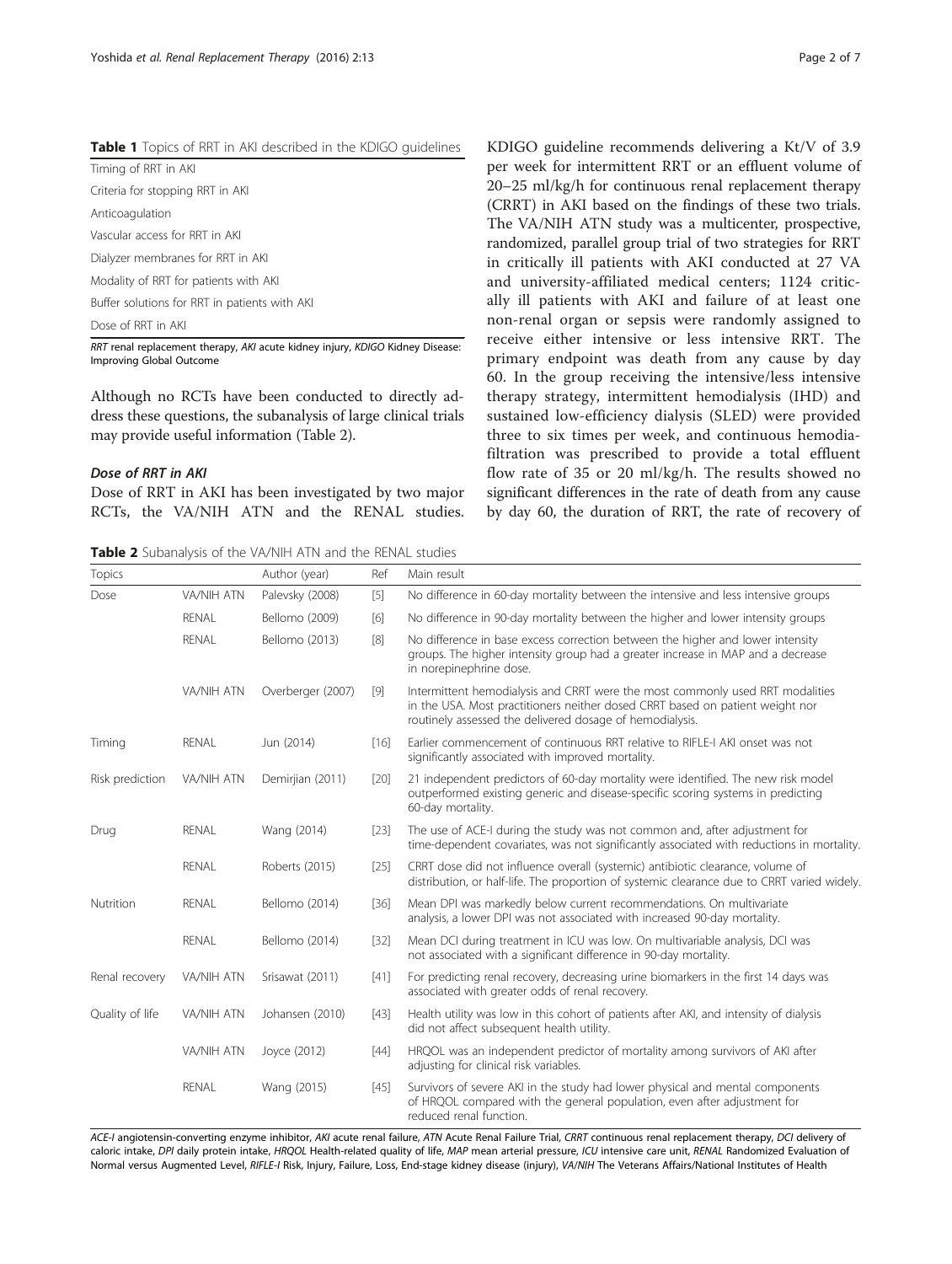kidney function, or non-renal organ failure between the two groups [\[5](#page-5-0)].

The RENAL study was a prospective, randomized, parallel group trial designed to assess CRRT at two levels of intensity in critically ill patients with AKI. Eligible 1508 patients were randomly assigned to two groups based on delivery of CRRT with an effluent flow of 40 ml/kg/h (higher intensity) or 25 ml/kg/h (lower intensity). At 90 days after randomization, 322 deaths occurred in the higher intensity group, whereas 332 deaths were recorded in the lower intensity group; the difference between the two groups was not statistically significant [\[6\]](#page-5-0).

Although these two RCTs could not prove the benefit of intensive RRT in terms of mortality and renal recovery, other non-primary outcomes including the need for vasopressor drugs, time on mechanical ventilation, or length of ICU and hospital stay were also evaluated. Bellomo and colleagues conducted a nested cohort study of 115 patients from two tertiary ICUs within the RENAL study to compare key aspects of acidosis, mean arterial pressure (MAP), and vasopressor therapy in patients treated with two different CRRT doses. They showed that lower and higher intensity CRRT had similar acid-base effects in patients with acidosis. However, higher intensity CRRT was associated with greater improvements in MAP and vasopressor requirements [\[8](#page-5-0)]. A potential mechanism could be a more efficient removal of biologic mediators responsible for hypotension and/or vasodilatation by higher intensity CRRT, which should be validated by future studies.

Most trials studying CRRT dose used the amount of effluent volume normalized by the patient weight. Overberger and colleagues pointed out that only 17.9 % of practitioners reported dosing CRRT according to patient weight and that 78.9 % of practitioners did not routinely assess the delivered hemodialysis dose based on the survey results from study sites of the VA/NIH ATN [\[9](#page-5-0)]. Due to daily changes in patient weight in the ICU, CRRT dose could not guaranteed to be equally prescribed throughout the study period when the body weight before the onset of acute illness (VA/NIH ATN study) or at the time of randomization (RENAL study) was used for prescription. Differences between the prescribed and delivered CRRT doses may have had some impact on the outcomes of both clinical trials. Claure-Del Granado and colleagues reported that prescribed clearance overestimated the actual delivered clearance by 23.8 % in 52 AKI patients treated by continuous hemodiafiltration [[10](#page-5-0)]. Future trials need to more clearly determine the dosing parameters and recognize the frequent discrepancy between the prescribed and delivered doses of RRT.

#### Timing of RRT in AKI

The time to start RRT is one of the top research priorities and a fundamental clinical question facing nephrologists and intensivists in most cases of severe AKI [\[11](#page-5-0)]. While there is still no agreement on the timing of RRT initiation, it is widely accepted that patients with severe hyperkalemia, severe acidosis, diuretic-resistant pulmonary edema, and uremic complications should be dialyzed immediately. Clinicians tend to delay RRT when they suspect that patients may recover on their own and due to concern of risks associated with RRT, including hypotension, arrhythmia, membrane bio-incompatibility, and complications from vascular access and anticoagulant administration. The KDIGO guideline recommended determining reproducible criteria to inform decision to start RRT in AKI patients by future research [[7\]](#page-5-0).

There are several observational study results showing positive results with early RRT commencement. One prospective, multicenter, observational cohort study analyzed dialysis initiation in 243 AKI patients. Initiation of RRT at higher blood urea nitrogen (BUN, >76 mg/dl) was associated with an increased risk of death (relative risk (RR), 1.85; 95 % confidence interval (CI), 1.16–2.96) after adjustment for clinical background and severity of illness [\[12\]](#page-5-0). In another prospective, multicenter observational study with a bigger sample size of 1238 ICU patients with severe AKI, investigators assessed the relationship between patient outcomes and the time to start RRT relative to ICU admission. After adjustment, late RRT (defined by initiation 5 days after ICU admission) was associated with an increase in the odds of death (odds ratio (OR), 2.20; 95 % CI, 1.44–3.37) [[13](#page-5-0)].

A meta-analysis which included data from four RCTs, 1 quasi-RCT, and 18 observational studies suggested a potential advantage of early CRRT commencement, reporting a non-significant point estimate of 36 % mortality risk reduction (RR, 0.61; 95 % CI, 0.40–1.05) from RCT data [\[14\]](#page--1-0). The RCT with the highest quality score in this meta-analysis randomized 106 critically ill patients with AKI to early ( $n = 70$ ) vs. late CRRT initiation  $(n = 36)$ . The early initiation group started RRT within 12 h of oliguria (30 ml/h for 6 h, not responding to diuretics or hemodynamic optimization) or creatinine clearance of <20 ml/min. The late-initiation group started RRT when classic indications were met. The study did not find differences in ICU or hospital mortality or in renal recovery among survivors; however, their sample size might be too small to allow for definitive conclusions [[15](#page--1-0)].

Jun and colleagues conducted a nested observational cohort study using data from the RENAL study [\[16\]](#page--1-0). Earlier commencement of CRRT relative to Risk, Injury, Failure, Loss, End-stage kidney disease-injury (RIFLE-I) AKI onset was not significantly associated with improved mortality; however, non-significant graded increases in the risk of death with progressively delayed CRRT were observed. The study also found a significant association of mortality with BUN levels at the commencement of RRT. The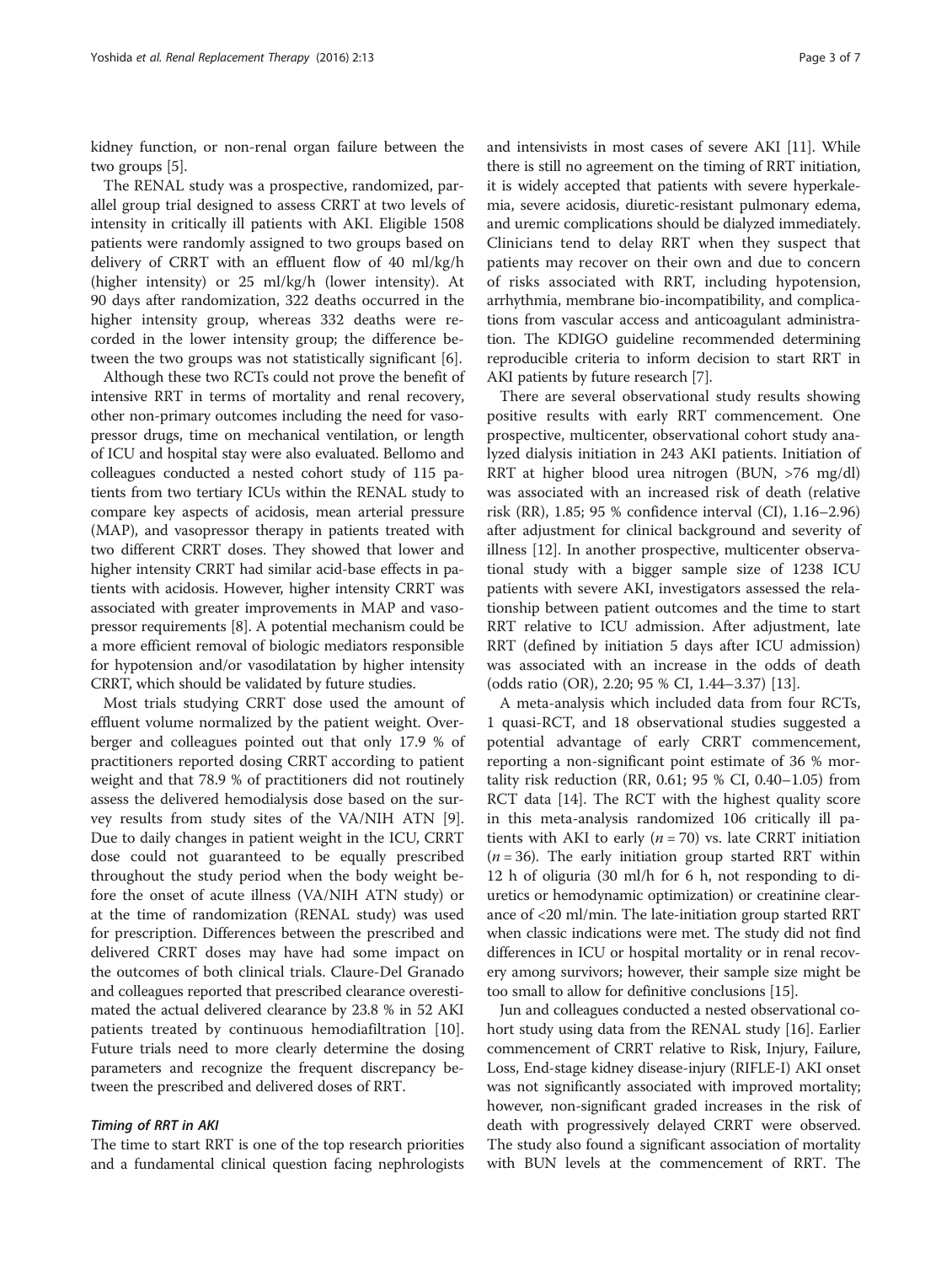results of these previous clinical studies raise questions regarding the standard criteria used to evaluate early versus late RRT commencement. The ideal criteria might not be BUN, time from ICU admission, or AKI onset used in previous observational studies investigating CRRT efficacy. Additional future studies with larger sample sizes and randomization using elaborately designed criteria, potentially with new biomarker levels or systemic severity scores, will address these potential variables.

#### Risk prediction in AKI

As widely recognized, the short-term prognosis of AKI patients in the ICU is very poor. Risk assessment and mortality prediction are important for developing new therapeutic interventions against AKI. The application of systemic severity scores for AKI patients has been problematic due to poor discrimination and suboptimal calibration [[17, 18](#page--1-0)]. Chertow and colleagues developed models with the data from the Program to Improve Care in Acute Renal Disease (PICARD) cohort, a registry of critically ill patients with acute renal failure in the ICUs of five academic medical centers in the United States over a 31-month period  $(n = 618)$  [\[18\]](#page--1-0). They demonstrated marginally superior performance characteristics compared with other prediction models of Sepsis-related Organ Failure Assessment (SOFA) or Cleveland Clinic Foundation (CCF) scores, which reportedly could predict the survival of patients with renal failure [\[19\]](#page--1-0). The SOFA score was the best performer among all generic severity scores, whereas the CCF score was the best performer among all disease-specific severity scores [[18](#page--1-0)].

Demirjian and colleagues analyzed the data from 1122 subjects enrolled in the VA/NIH ATN study to develop an AKI-specific predictive model for a 60-day mortality. The logistic regression model exhibited good discrimination, with an area under the receiver operating characteristics curve (AUC-ROC) of 0.85 (95 % CI, 0.83–0.88), and a derived integer risk score yielded an AUC-ROC of 0.80 (95 % CI, 0.77–0.83) [\[20](#page--1-0)]. The model can be used for risk evaluation and to potentially stratify prospective subjects in clinical AKI trials after further validation of the model in other cohorts.

#### Optimal drug prescription in AKI

Although the renoprotective effect of angiotensinconverting enzyme inhibitors (ACE-I) or angiotensin receptor blockers (ARB) in chronic kidney disease (CKD) is well recognized for reducing proteinuria and slowing progression of renal dysfunction, the role of ACE-I or ARB in AKI remains uncertain. Theoretically, these drugs reduce intraglomerular pressure and glomerular filtration rate (GFR) and may worsen AKI severity by increasing serum creatinine level. In the setting of cardiac surgery, Benedetto and colleagues showed that preoperative ACE-I use until the day of on-pump coronary artery bypass grafting reduced the incidence of postoperative AKI [\[21\]](#page--1-0). However, Arora and colleagues reported preoperative use of ACE-I or ARB were independently associated with a higher risk of postoperative AKI [[22](#page--1-0)]. Wang and colleagues examined the effect of ACE-I prescription on clinical outcomes in AKI by analyzing the RENAL study data. The use of ACE-I during the study was not common (9.7 %) and was not significantly associated with a reduction in mortality after adjusting for time-dependent covariates [[23\]](#page--1-0). Further evaluation is required to optimize renin-angiotensin system blockade treatment in AKI.

Another important consideration in the setting of AKI requiring RRT is antibiotic use, as dose adjustment based on renal dysfunction and dialysis intensity is required. Fundamental aspects of pharmacokinetics including clearance (CL) and volume of distribution (Vd) are drastically changed in critically ill patients with AKI due to loss of renal clearance, volume expansion, and interventions such as vasopressors and RRT. As CRRTassociated variables, effluent flow (dialysate flow, ultrafiltration rate), membrane fouling, and filter clotting can influence extracorporeal CL during CRRT. So far, data on antibiotic pharmacokinetics during CRRT are limited [[24\]](#page--1-0). Roberts and colleagues studied 24 patients in the RENAL study to assess the effect of CRRT on extracorporeal and systemic antibiotic CL and Vd. They showed that there was great variability in multiple antibiotic pharmacokinetics, with greater variation observed in systemic CL than in Vd. These changes were not affected significantly by CRRT dose, suggesting the need for individual therapeutic drug monitoring regardless of CRRT dose [[25](#page--1-0)].

#### Nutritional support in AKI

Achieving an adequate daily calorie intake (DCI) is considered beneficial in critically ill patients, especially in those complicated with AKI [\[26](#page--1-0)]. In an RCT that compared energy provision of 30 and 40 kcal/kg/day for AKI patients, the higher energy prescription did not induce a more positive nitrogen balance but was associated with a higher incidence of hyperglycemia and hypertriglyceridemia and a more positive fluid balance [[27\]](#page--1-0). The KDIGO and the European Society for Clinical Nutrition and Metabolism (ESPEN) recommend achieving a total energy intake of 20–30 kcal/kg/day in patients with any stage of AKI [[28](#page--1-0)]. Conversely, caloric restriction may be beneficial for critically ill patients with respiratory failure because of low CO2 production. However, two RCTs involving patients with acute lung injury or acute respiratory failure evaluated minimal or trophic enteral feeding (15–25 % of estimated caloric requirements) with no protein supplementation for up to 6 days and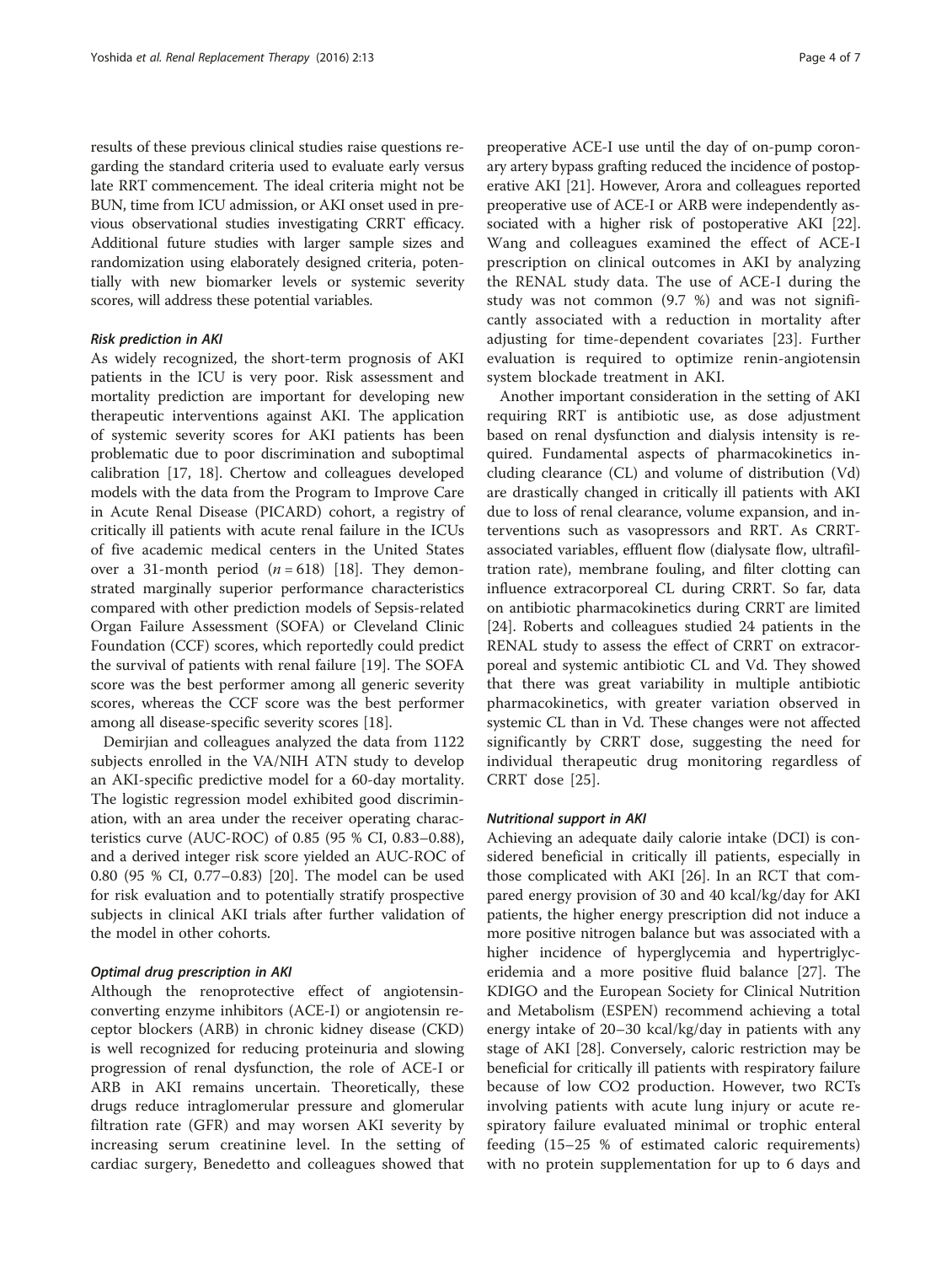demonstrated that their outcomes were similar to those with standard enteral feeding [[29, 30\]](#page--1-0). A systematic review that evaluated eight RCTs concluded that there was insufficient evidence to support the effectiveness of nutritional support for AKI [[31](#page--1-0)]. Especially in severe AKI requiring CRRT, there is very limited data on current practices or on the association of energy intake with the outcomes.

Bellomo and colleagues described calorie administration in patients enrolled in the RENAL study and evaluated the association of DCI with clinical outcomes. In the RENAL study, mean DCI appeared to be low; the mean DCI during treatment in the ICU was low at only  $10.9 \pm 9$  kcal/kg/ day for non-survivors and  $11 \pm 9$  kcal/kg/day for survivors. Within the limits of such low caloric intake, greater DCI was not associated with improved clinical outcomes [[32](#page--1-0)]. Higher level evidence is needed to better define the optimal DCI target in AKI patients.

Another issue regarding nutrition in AKI patients is the amount of protein intake. Delivering an adequate daily protein intake (DPI) is considered beneficial in critically ill patients in general and in patients with AKI specifically. The American Society for Parenteral and Enteral Nutrition (ASPEN) Guidelines recommend administering at least 1.0 g/kg/day to patients with AKI requiring RRT with a maximum of 1.7–2.5 g/kg/day [[33\]](#page--1-0). Two prospective trials suggested a protein intake of 2.5 g/kg/day was necessary to achieve positive nitrogen balance in patients with AKI requiring RRT [[34](#page--1-0), [35](#page--1-0)]. However, no outcome data are currently available concerning the clinical efficacy and safety of such high protein intake. In addition, most studies on protein intake in AKI conducted so far were small, single-center trials and evaluated only the nitrogen balance.

Bellomo and colleagues conducted a secondary analysis of the RENAL study findings focusing on the relationship between DPI and clinical outcomes. Patients in the RENAL study received a low DPI (0.5 g/kg/day), markedly below current recommendations. However, a low DPI was not independently associated with a decreased risk of death at 90 days or an increase in mechanical ventilation, RRT, ICU, or hospital-free days [[36](#page--1-0)]. Thus, as with DCI, data is not clear on the optimal DPI target in AKI patients. Further RCTs are needed to determine the optimal DCI and DPI targets according to the stage of AKI and RRT requirement.

Long-term outcomes in AKI: renal recovery and quality of life The long-term outcomes and renal recovery of AKI are important issues; however, they are not as wellcharacterized as short-term prognoses. Despite significant progress in the epidemiology of AKI, forecasting long-term outcomes and renal recovery in each AKI patient continues to be a challenge. Three RCTs comparing the efficacy of CRRT versus intermittent hemodialysis found that Acute Physiology, Age, Chronic Health Evaluation (APACHE) III score of >100 [\[37](#page--1-0)], low urine output, decrease in MAP after initiation of dialysis [\[38](#page--1-0)], and pre-existing renal impairment [\[39](#page--1-0)] were associated with poor renal recovery. Uchino and colleagues reported that baseline creatinine and urine output values at the time of RRT discontinuation were the strongest predictors of renal recovery based on the post hoc analysis of the Beginning and Ending Supportive Therapy for the Kidney (BEST Kidney) study [[40\]](#page--1-0), a large international epidemiological survey of acute renal failure in ICU patients [\[3](#page-5-0)].

Srisawat and colleagues conducted an ancillary study to the VA/NIH ATN study to determine whether biomarkers could aid in clinical risk prediction for recovery after AKI. They showed that decreased urinary neutrophil gelatinase-associated lipocalin (uNGAL) and urinary hepatocyte growth factor (uHGF) within the first 14 days after starting RRT were associated with greater odds of renal recovery. The best predictive model combined relative changes in biomarkers with clinical variables and had an AUC-ROC of 0.94 [\[41\]](#page--1-0). In addition to conventional clinical parameters, more accurate methods to predict renal recovery including the development and utilization of new AKI biomarkers are warranted to minimize the clinical uncertainty and complexity of medical decisionmaking during AKI treatment.

Health-related quality of life (HRQOL) after AKI is an area of great importance to patients. Noble and colleagues showed that quality of life (QOL) scores assessed by the Short Form-36 were significantly lower for overall physical health as well as for seven of the eight domains in AKI survivors than in general population [[42\]](#page--1-0). Johansen and colleagues examined whether study treatment assignment (intensity of dialysis) and ongoing dialysis dependence at 60 days were potential determinants of HRQOL in the VA/NIH ATN study cohort. Health utility index score was low  $(0.40 \pm 0.37)$  in this AKI survivor cohort, and the intensity of dialysis did not affect subsequent health utility whereas the length of hospital and ICU stay did [[43\]](#page--1-0). Using the VA/NIH ATN study cohort, Joyce and colleagues conducted another study revealing that HRQOL measured by Health Utilities Index Mark 3 (HUI3) was an independent predictor of mortality among survivors of AKI after adjusting for clinical risk variables [[44\]](#page--1-0).

Wang and colleagues conducted an extension study within the RENAL study cohort by following up AKI survivors to evaluate the impact of AKI on long-term HRQOL (3.5 years after the RENAL study randomization). Unadjusted analyses showed that AKI patients had lower physical component scores (PCS; mean score, 40.0 vs. 49.8, P < 0.0001) and lower mental component scores (MCS; mean score, 49.8 vs. 53.9,  $P < 0.0001$ ) than the general population. Advanced age, reduced renal function,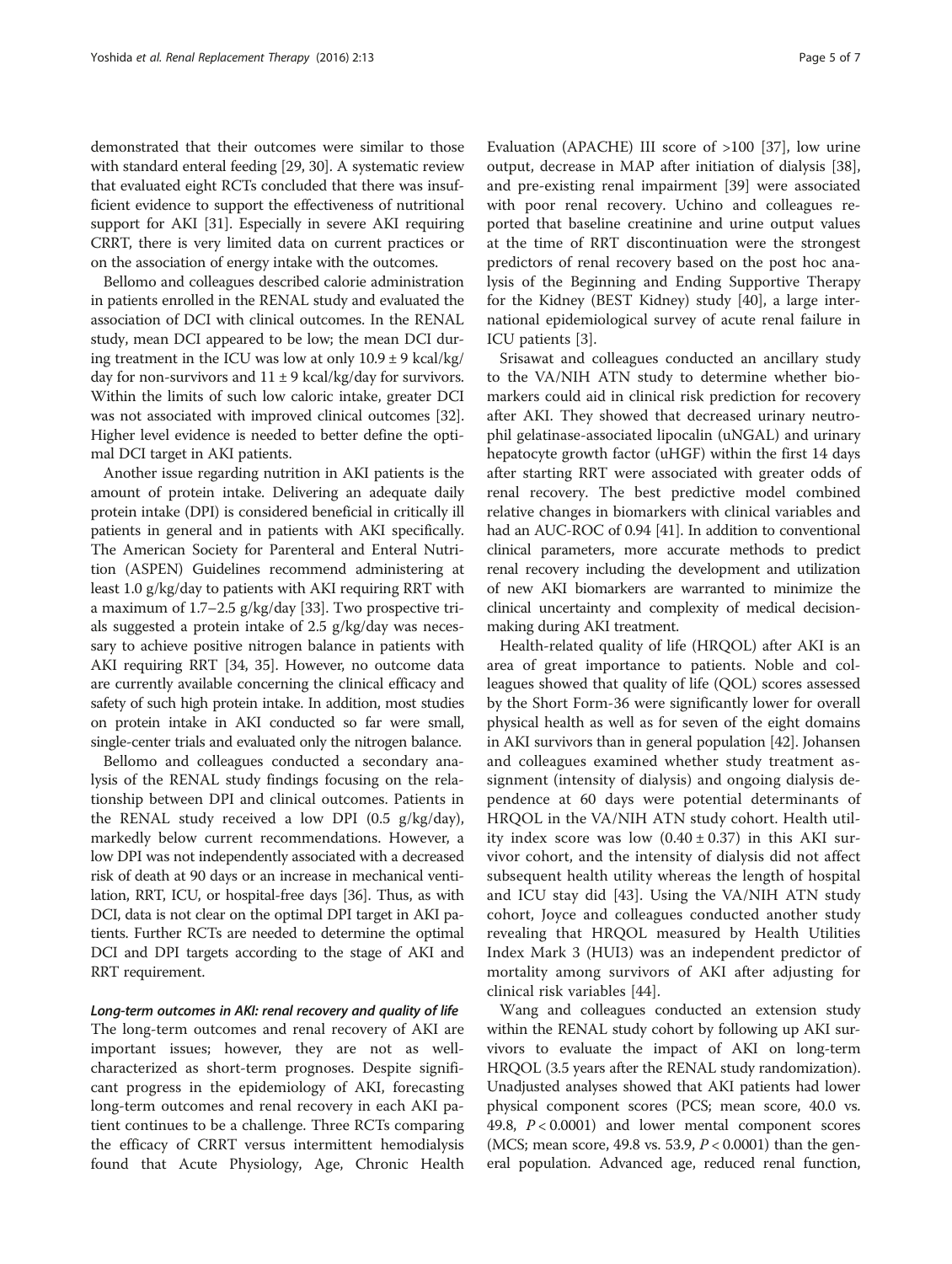<span id="page-5-0"></span>and albuminuria were all strongly associated with lower PCS values [[45](#page--1-0)]. The HRQOL may provide additional information to identify patients at high risk of mortality after surviving AKI.

#### Perspectives

Recent clinical guidelines consist of a list of clinical questions and answers. Strong evidence supported by numerous RCTs and high-quality meta-analysis studies are necessary to confirm the recommendations in the guidelines. However, economic, human resources, and ethical limitations hamper ideal RCTs designed to answer all clinical questions. Alternatively, clinically useful information can be retrieved from additional subanalyses or ancillary studies that use data from existing RCTs. Although the strength of evidence derived from the subanalysis studies described in this review was not sufficient compared with the two original RCTs (VA/NIH ATN and RENAL), the reported information by these subanalyses provide meaningful insights that can be applied to the clinical practice. It should be noted that the two RCTs have comprehensive and well-organized databases with large sample sizes.

#### Conclusions

This review summarizes additional findings related to RRT in AKI patients derived from the two landmark RCTs, the VA/NIH ATN and the RENAL studies. Although these two RCTs demonstrated no beneficial effect with higher intensity RRT, additional useful information from subanalyses of these RCTs can be obtained.

#### Ethics approval and consent to participate

Not applicable.

#### Consent for publication

Not applicable.

#### Abbreviations

ACE-I: angiotensin-converting enzyme inhibitor; AKI: acute kidney injury; APACHE: Acute Physiology, Age, Chronic Health Evaluation; ARB: angiotensin receptor blocker; ASPEN: American Society for Parenteral and Enteral Nutrition; ATN: Acute Renal Failure Trial Network; AUC-ROC: area under the curve receiver-operating characteristic; BEST Kidney: The Beginning and Ending Supportive Therapy for the Kidney; BUN: blood urea nitrogen; CCF: Cleveland Clinic Foundation; CI: confidence interval; CL: clearance; CRRT: continuous renal replacement therapy; DCI: delivery of caloric intake; DPI: daily protein intake; ESPEN: European Society for Clinical Nutrition and Metabolism; GFR: glomerular filtration rate; HRQOL: health-related quality of life; HUI3: Health Utilities Index Mark 3; ICU: intensive care unit; IHD: intermittent hemodialysis; KDIGO: Kidney Disease: Improving Global Outcome; MAP: mean arterial pressure; MCS: mental component scores; OR: odds ratio; PCS: physical component scores; PICARD: Program to Improve Care in Acute Renal Disease; RCT: randomized controlled trial; RENAL: Randomized Evaluation of Normal versus Augmented Level; RIFLE-I: Risk, Injury, Failure, Loss, End-stage kidney disease (injury); RR: relative risk; RRT: renal replacement therapy; SLED: sustained low efficiency dialysis; uHGF: urinary hepatocyte growth factor; uNGAL: urinary neutrophil gelatinase-associated lipocalin; VA/NIH: Veterans Affairs/National Institutes of Health; Vd: volume of distribution.

#### Competing interests

The authors declare that they have no competing interests.

#### Authors' contributions

TY and KD wrote this review. YK, RM, YM, KY, EN, MN, and NY participated in the editing of this article. All authors read and approved the final manuscript.

#### Acknowledgements

This study is partly supported by The University of Tokyo Clinical Research Training Program.

#### Funding

There is no funding to be disclosed.

#### Author details

<sup>1</sup>Department of Nephrology and Endocrinology, The University of Tokyo, Tokyo, Japan. <sup>2</sup> Department of Emergency and Critical Care Medicine, The University of Tokyo, 7-3-1 HongoBunkyo, Tokyo 113-8655, Japan.

#### Received: 12 January 2016 Accepted: 9 February 2016 Published online: 20 April 2016

#### References

- 1. Bouchard J, Acharya A, Cerda J, Maccariello ER, Madarasu RC, Tolwani AJ, et al. A prospective international multicenter study of AKI in the intensive care unit. Clin J Am Soc Nephrol. 2015;10(8):1324–31. doi[:10.2215/CJN.04360514](http://dx.doi.org/10.2215/CJN.04360514).
- 2. Hoste EA, Clermont G, Kersten A, Venkataraman R, Angus DC, De Bacquer D, et al. RIFLE criteria for acute kidney injury are associated with hospital mortality in critically ill patients: a cohort analysis. Crit Care. 2006;10(3):R73. doi[:10.1186/cc4915.](http://dx.doi.org/10.1186/cc4915)
- 3. Uchino S, Kellum JA, Bellomo R, Doig GS, Morimatsu H, Morgera S, et al. Acute renal failure in critically ill patients: a multinational, multicenter study. JAMA. 2005;294(7):813–8. doi:[10.1001/jama.294.7.813.](http://dx.doi.org/10.1001/jama.294.7.813)
- 4. Hoste EA, Schurgers M. Epidemiology of acute kidney injury: how big is the problem? Crit Care Med. 2008;36(4 Suppl):S146–51. doi[:10.1097/CCM.](http://dx.doi.org/10.1097/CCM.0b013e318168c590) [0b013e318168c590](http://dx.doi.org/10.1097/CCM.0b013e318168c590).
- 5. VA/NIH Acute Renal Failure Trial Network, Palevsky PM, Zhang JH, O'Connor TZ, Chertow GM, Crowley ST, et al. Intensity of renal support in critically ill patients with acute kidney injury. N Engl J Med. 2008;359(1):7–20. doi[:10.](http://dx.doi.org/10.1056/NEJMoa0802639) [1056/NEJMoa0802639](http://dx.doi.org/10.1056/NEJMoa0802639).
- Replacement Therapy Study Investigators RENAL, Bellomo R, Cass A, Cole L, Finfer S, Gallagher M, et al. Intensity of continuous renal-replacement therapy in critically ill patients. N Engl J Med. 2009;361(17):1627–38. doi:[10.](http://dx.doi.org/10.1056/NEJMoa0902413) [1056/NEJMoa0902413](http://dx.doi.org/10.1056/NEJMoa0902413).
- 7. Kidney Disease: Improving Global Outcomes (KDIGO) Acute Kidney Injury Work Group. KDIGO Clinical Practice Guideline for Acute Kidney Injury. Section 5: dialysis interventions for treatment of AKI. Kidney Int Suppl. 2012; 2(1):89–115. doi:[10.1038/kisup.2011.35](http://dx.doi.org/10.1038/kisup.2011.35).
- 8. Bellomo R, Lipcsey M, Calzavacca P, Haase M, Haase-Fielitz A, Licari E, et al. Early acid-base and blood pressure effects of continuous renal replacement therapy intensity in patients with metabolic acidosis. Intensive Care Med. 2013;39(3):429–36. doi:[10.1007/s00134-012-2800-0](http://dx.doi.org/10.1007/s00134-012-2800-0).
- 9. Overberger P, Pesacreta M, Palevsky PM, VA/NIH Acute Renal Failure Trial Network. Management of renal replacement therapy in acute kidney injury: a survey of practitioner prescribing practices. Clin J Am Soc Nephrol. 2007; 2(4):623–30. doi:[10.2215/CJN.00780207](http://dx.doi.org/10.2215/CJN.00780207).
- 10. Claure-Del Granado R, Macedo E, Chertow GM, Soroko S, Himmelfarb J, Ikizler TA, et al. Effluent volume in continuous renal replacement therapy overestimates the delivered dose of dialysis. Clin J Am Soc Nephrol. 2011; 6(3):467–75. doi:[10.2215/CJN.02500310](http://dx.doi.org/10.2215/CJN.02500310).
- 11. Kellum JA, Mehta RL, Levin A, Molitoris BA, Warnock DG, Shah SV, et al. Development of a clinical research agenda for acute kidney injury using an international, interdisciplinary, three-step modified Delphi process. Clin J Am Soc Nephrol. 2008;3(3):887–94. doi[:10.2215/CJN.04891107.](http://dx.doi.org/10.2215/CJN.04891107)
- 12. Liu KD, Himmelfarb J, Paganini E, Ikizler TA, Soroko SH, Mehta RL, et al. Timing of initiation of dialysis in critically ill patients with acute kidney injury. Clin J Am Soc Nephrol. 2006;1(5):915–9. doi[:10.2215/CJN.01430406.](http://dx.doi.org/10.2215/CJN.01430406)
- 13. Bagshaw SM, Uchino S, Bellomo R, Morimatsu H, Morgera S, Schetz M, et al. Timing of renal replacement therapy and clinical outcomes in critically ill patients with severe acute kidney injury. J Crit Care. 2009;24(1):129–40. doi[:10.1016/j.jcrc.2007.12.017.](http://dx.doi.org/10.1016/j.jcrc.2007.12.017)